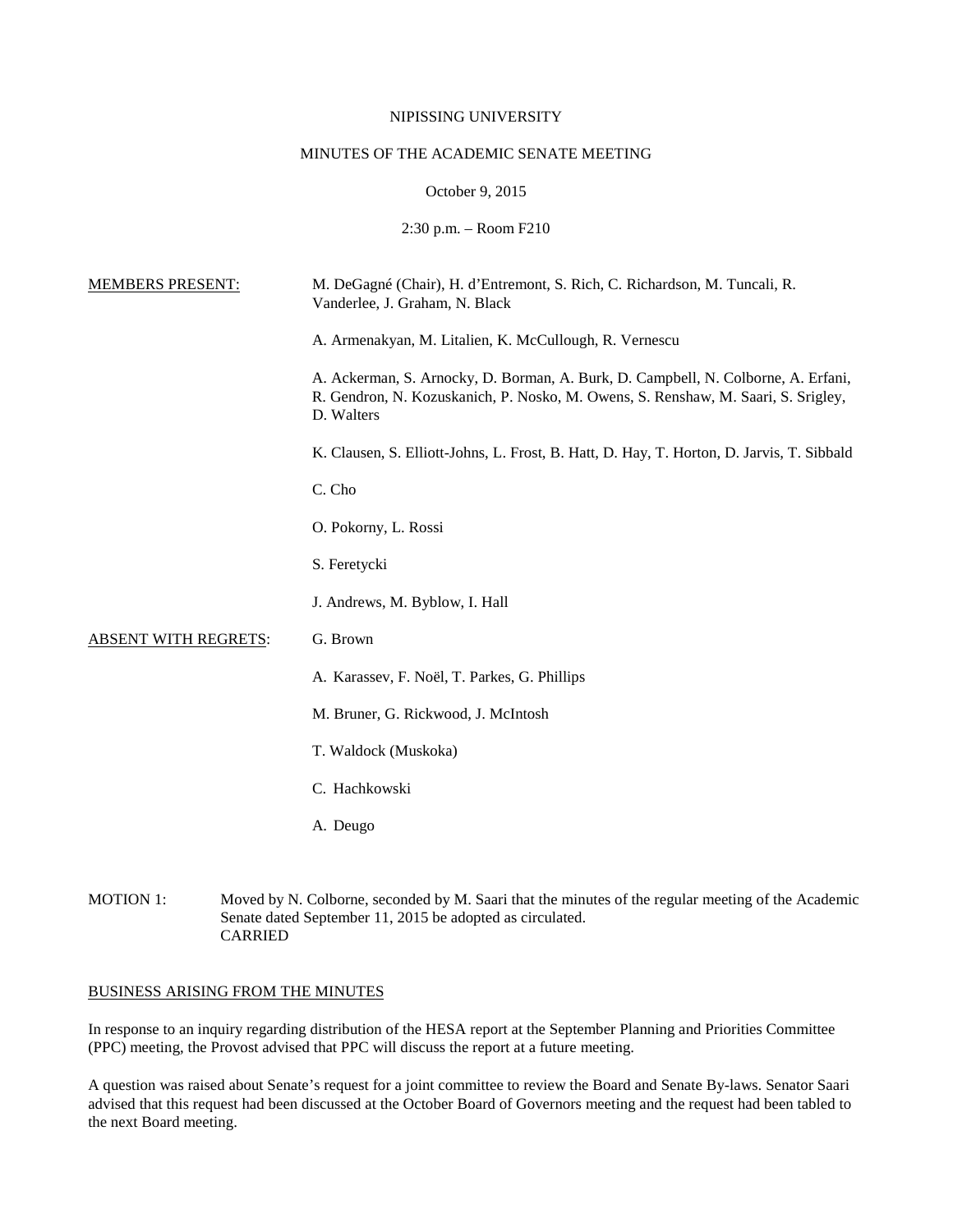### QUESTION PERIOD

There was a discussion regarding the PWC report. The President advised that the report is a government commissioned report, and the government will not release information while the University is undergoing the process. We have been far more open than other universities. The report has been distributed to senior management and the unions. Board members and student leaders can share the information. It would be appreciated if the report is not shared electronically as the information should be kept within the university. A series of Town Hall meetings will be held in the near future. Faculty and staff are free to attend and ask questions.

A request was made for an update regarding the timeframe of the closure of the two satellite campuses as well as insight as to who was involved with the decision making. The President advised that the Brantford closure followed 10 months of discussions with WLU. The central issue was the government mandated changes to funding. There was not enough revenues to make these programs viable for Nipissing University.

The closing of the Bracebridge Campus was a financial decision. After 19 years in the region and many different initiatives we did not have the student enrollment to continue. The demographics of the area are a problem. There are simply not enough university or college students in the area. There is a similar situation in Huntsville with another institution and their building is also empty. A resolution was passed at the June Board of Governors meeting and the campus was advised that September 2015 will represent the final intake of students. Decisions were made with careful consideration, and students were assured that their needs would be served.

A question was asked regarding faculty from the Brantford and Muskoka campuses being transferred to North Bay. The President advised that we have obligations under the CA and that we would honour them. We also have community obligations. The contributions that have been made by the community cannot be ignored. It is our wish to find other partners and leave the city with another education institution.

One Senator expressed their view that although part of the challenge from a broader input was demographics, there was also a faulty evaluation process. Money was needed to support diverse programs and initiatives. The suggestion that the Bracebridge Campus was not a viable campus was difficult to hear.

# REPORTS of STANDING COMMITTEES and FACULTY or UNIVERSITY COUNCILS

## **SENATE EXECUTIVE COMMITTEE**

# • **October 1, 2015 Report**

MOTION 2: Moved by M. DeGagné, seconded by N. Colborne that Senate receive the Report of the Senate Executive Committee dated October 1, 2015 CARRIED

## **PLANNING AND PRIORITIES COMMITTEE**

• **September 18, 2015 Report**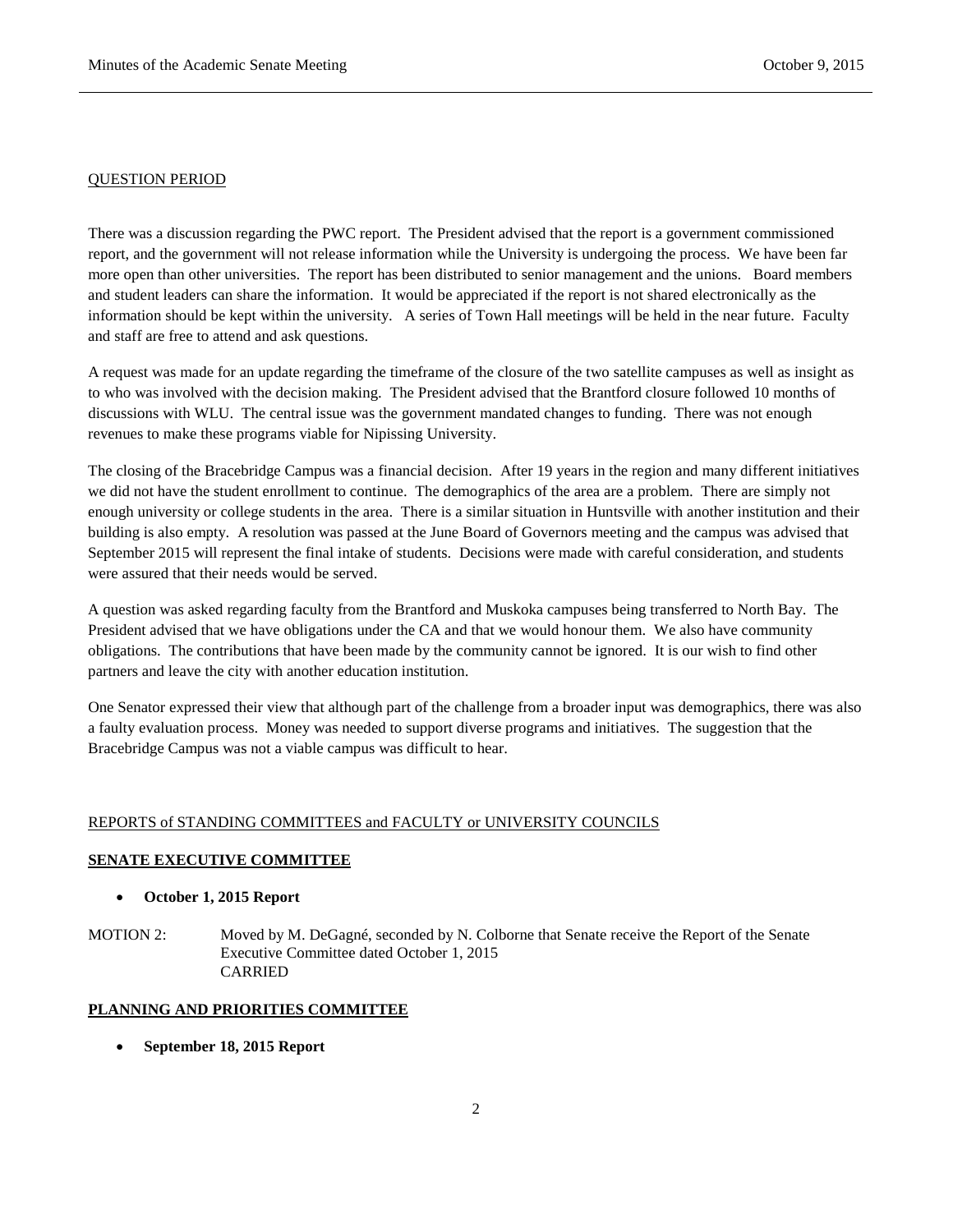- MOTION 3: Moved by H. d'Entremont, seconded by M. Tuncali that Senate receive the Report of the Planning and Priorities Committee dated September 18, 2015. CARRRIED
- MOTION 4: Moved by H. d'Entremont, seconded by T. Horton that Senate grant approval of a Stage 2 Program Proposal for a B.Ed. Adult Education as attached. CARRIED
- MOTION 5: Moved by H. d'Entremont, seconded by M. Tuncali that Senate grant approval of a Stage 1 Letter of Intent for a BA & BSc Honours Specialization and Specialization in Data Science as attached. CARRIED

Questions were asked why the BA & BSc Honours Specialization and Specialization in Data Science program has been described as a Computer Science program when most of the courses are math courses, and if the program would be linked to a school. The Provost advised that these issues would be addressed before Stage 2 approval.

### AMENDMENT of BY-LAWS

MOTION 6: Moved by N. Colborne, seconded by D. Borman that Article 9.5.2 of the Senate Bylaws be amended as follows:

### *Current article reads:*

- (b) Members Elected by Faculty Council:
	- (i) one (1) faculty Senator or non-Senator from each Faculty, one of whom shall be elected by the Committee to serve as Vice-Chair;
- *Revised article to read:*
- (b) Members Elected by Faculty Council:
	- (i) one (1) faculty Senator or non-Senator from each Faculty, one of whom shall be elected by the Committee to serve as Chair, and one of whom shall be elected by the Committee to serve as Vice-Chair;

#### **ELECTIONS**

• Elect one faculty Senator to serve as Academic Colleague on the Council of Ontario Universities. This term is normally for three years.

**ACCLAIMED:** Dan Walters

• Elect one faculty Senator to serve as alternate Academic Colleague on the Council of Ontario Universities. This term is normally for three years.

**ACCLAIMED:** Robin Gendron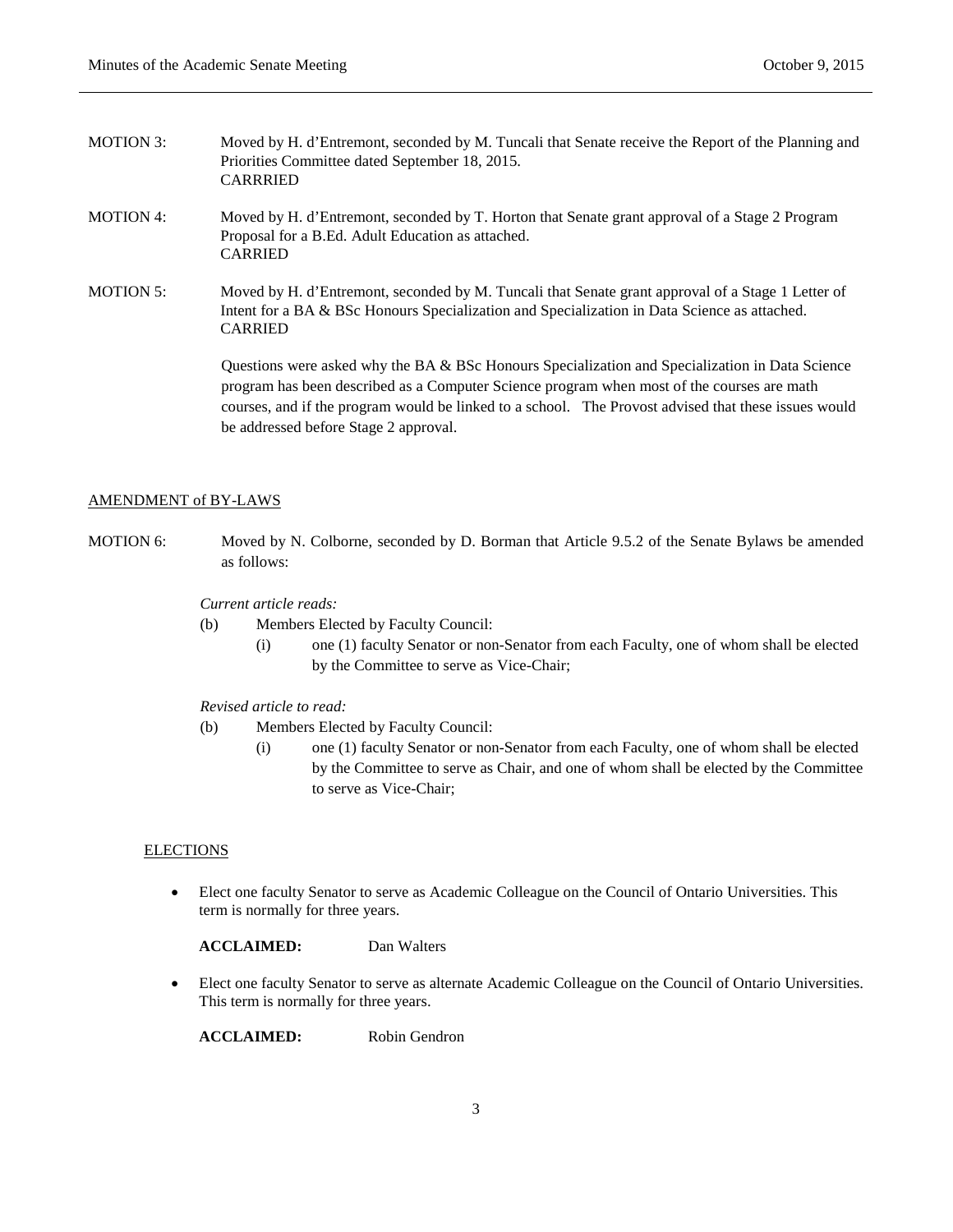• Elect two faculty Senators to serve on the Pension and Benefits Advisory Committee for a two year term commencing July 1, 2015.

The Provost advised that the Pension and Benefits Advisory Committee makes recommendations for changes to the Human Resources Committee of the Board of Governors. Membership of the committee consists of: two faculty members at large elected by Senate; two members from the Faculty Association; two administrative staff and two support staff. The Senate Speaker requested that this item be brought forward again at the November Senate meeting.

#### REPORTS FROM OTHER BODIES

Senator Feretycki advised that NUAAB is currently seeking applications for membership. They are also seeking applications for the following Alumni Awards: Rising Star, Influential Alumni, Distinguished Alumni and Honourary Alumni. NUAAB now offers 18 awards, and plans to create two new awards to begin in 2016-17. Homecoming was a success. Thank you to everyone who attended, promoted, or otherwise contributed.

#### NEW BUSINESS

## • **Grad Applicants**

| <b>MOTION 7:</b>  | Moved by J. Graham, seconded by M. Tuncali that Senate consider receipt of the Report on Grad<br>Applicants dated October 9, 2015.<br><b>CARRIED</b>                                                                                                                   |
|-------------------|------------------------------------------------------------------------------------------------------------------------------------------------------------------------------------------------------------------------------------------------------------------------|
| <b>MOTION 8:</b>  | Moved by J. Graham, seconded by M. Tuncali that Senate receive the Report on Grad Applicants dated<br>October 9, 2015.<br><b>CARRIED</b>                                                                                                                               |
| <b>MOTION 9:</b>  | Moved by J. Graham, seconded by I. Hall that Senate grant approval to graduates listed in the Report of<br>Grad Applicants dated October 9, 2015, as all have completed the requirements for their respective<br>degrees, diplomas and certificates.<br><b>CARRIED</b> |
| <b>MOTION 10:</b> | Moved by M. DeGagné, seconded by H. d'Entremont that Senate move into an in-camera session.                                                                                                                                                                            |
| <b>MOTION 11:</b> | Moved by M. DeGagné, seconded by H. d'Entremont that Senate move out of the in-camera session.                                                                                                                                                                         |

## **ANNOUNCEMENTS**

The President commented on the recent Ontario Universities' Fair and thanked the participants who attended and worked at the booths. A record attendance was set again this year. The Fair is a great opportunity to speak to students and parents and promote the University.

The COU Executive Heads met recently and had a presentation from the Premier. The Premier discussed the increasing pressure to make links between post- secondary education and the labour force. She advised that she understands the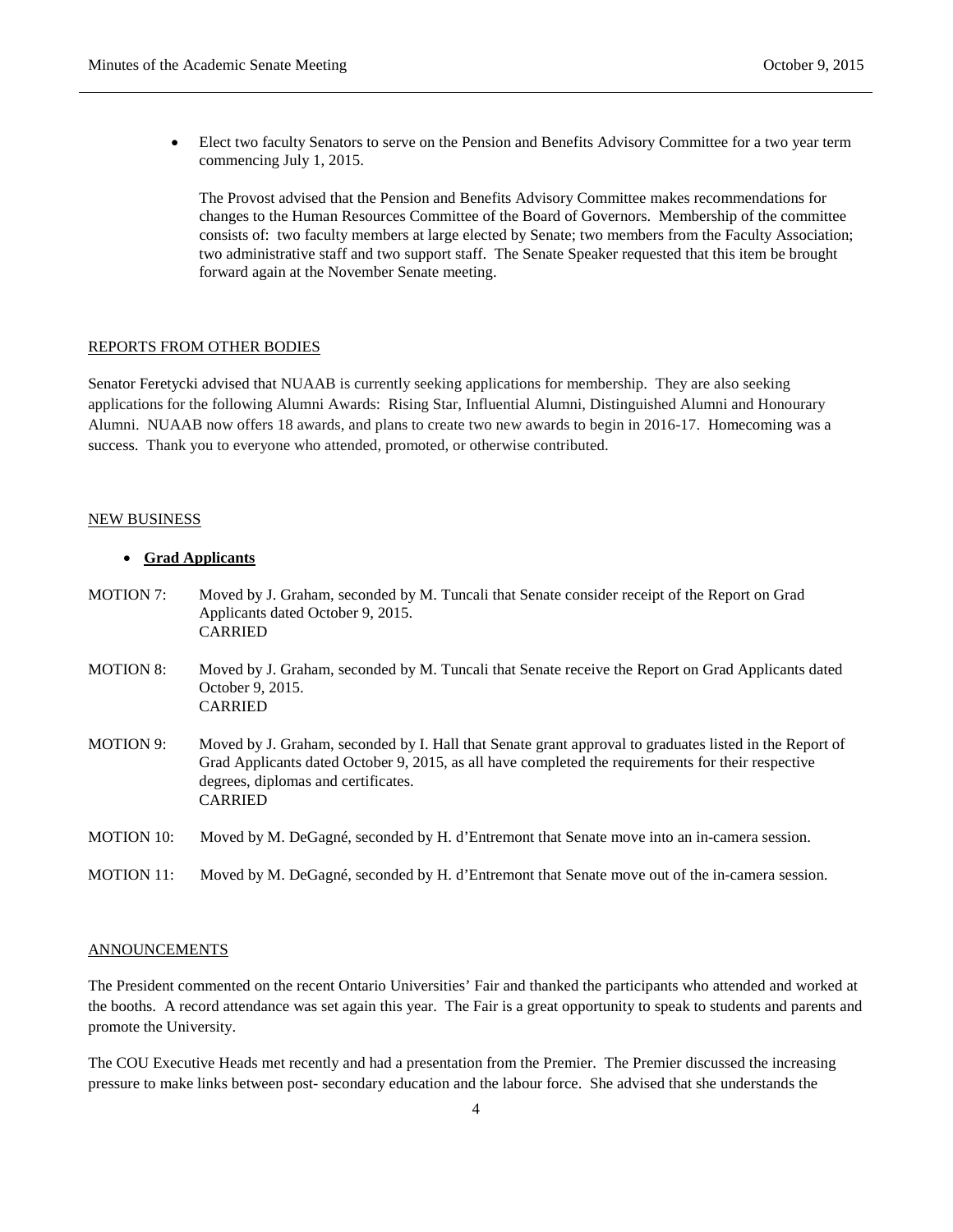importance of education and the role universities' play in enhancing the student experience and developing critical thinkers. The Ministry also perceives student life as the students' ability to enter the workforce and how well universities are preparing students for job readiness. It was interesting to note for those who were at the Fair, that not a lot of questions were asked of "how will you develop the soul of my child, but "how will a university education prepare my child to find a job". We need to do a better job explaining the value of a university education.

A presentation was made by Ipsos Reid on the value of a university education. It prompted a lively discussion about the implications of the polling results, including the impact of the way colleges are positioning themselves in relation to universities, in preparing students for careers. If you are interested in reviewing the presentation, please contact Cheryl Zimba to request a copy.

The President acknowledged that Sheldon Levy, President and Vice-Chancellor of Ryerson University, will become the next Deputy Minister of the Ministry of Training, Colleges and Universities (MTCU). His appointment begins on December 1<sup>st</sup>.

The Provost began his announcements by advising that Sandy Landriault had taken over as the new administrative assistant in the PVPAR office. She replaced Anne Bolger who has moved back east. Sandy's past work experience in the Registrar's and Education offices will be a great asset to her work on the academic side.

The Provost advised that it had recently come to his attention that the policy on adjunct professor status states that the list of any newly appointed adjuncts shall be provided. This has not been done on a regular basis. The list of appointments shall be reported at Senate on a monthly basis.

Senator Frost advised that she did not recall the appointment of Emilio Landolfi being discussed at Faculty Council. It was advised that in the case of Education it was determined that the appointment is required to pass through Faculty Council, rather than the Academic Unit. Dr. Frost asked for further clarification as to where and when the appointment was discussed.

The Dean of Arts & Science thanked all the faculty, staff and students who participated in the University Fair. He advised that a First Year Arts & Science Symposium was recently hosted. The event was organized by Dr. Pavlina Radia, jointly with Academic Advising and Student Services. It was well attended and plans are in the works to have another in January.

The Dean of Education thanked everyone who took part in Professional Week. The week was dedicated to the concurrent students. The students greatly appreciated the event.

The President of NUSU, Ian Hall, advised that the NUSU Annual General Meeting had been held and a new organizational structure was passed. Positions have been streamlined and a new Board of Directors is in place. Bylaws have been shortened from 55 to 35 pages. These changes passed unanimously. The Shine Gala, a charitable fundraiser to raise funds and awareness for Cystic Fibrosis Canada, has been re-scheduled and will be held on November 14th at the Wall. NUSU is encouraging youth voter turnout. Students can register to vote on campus and polling stations have been set up at Chancellors and Governors residences. Students can pick up a proof of residence form at any of the residences. Student Senator elections are now complete. Sydney Lamorea is the new A & S rep., and Kerri Sawyer has been re-elected as the APS rep. There were no candidates for the positions of Education and Graduate Studies. The Wall House grill is open every day. The Muskoka Campus has started a student food bank and cash and food donations are welcome.